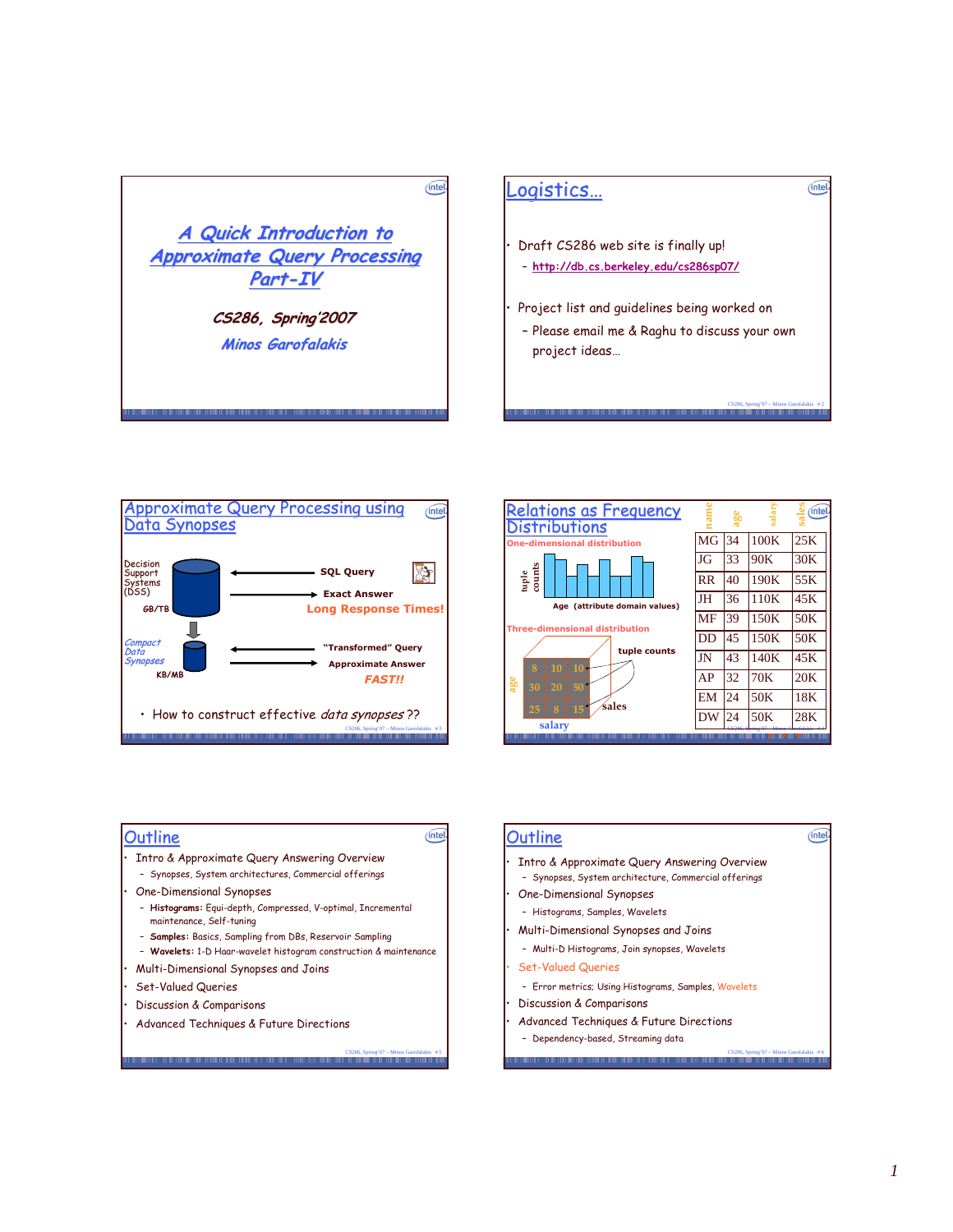









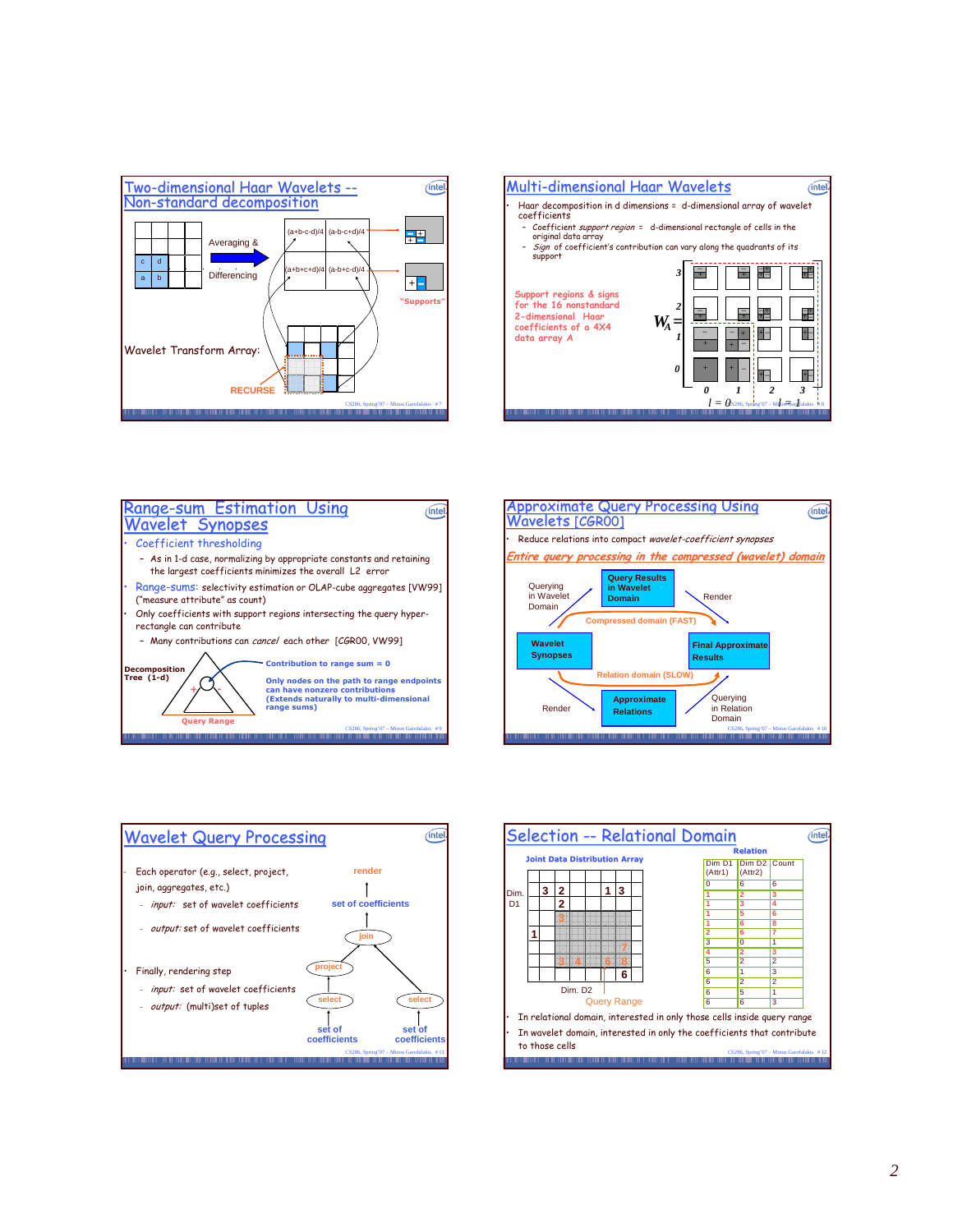







# **Outline**

• Intro & Approximate Query Answering Overview

 $(intel)$ 

- One-Dimensional Synopses
- $\cdot$  Multi-Dimensional Synopses and Joins
- Set-Valued Queries
- Discussion & Comparisons
- Advanced Techniques & Future Directions

CS286, Spring'07 – Minos Garofalakis # 17 Minos Minos Minos Minos Minos Minos Minos Minos Garofalakis # 17 Minos

• Conclusions

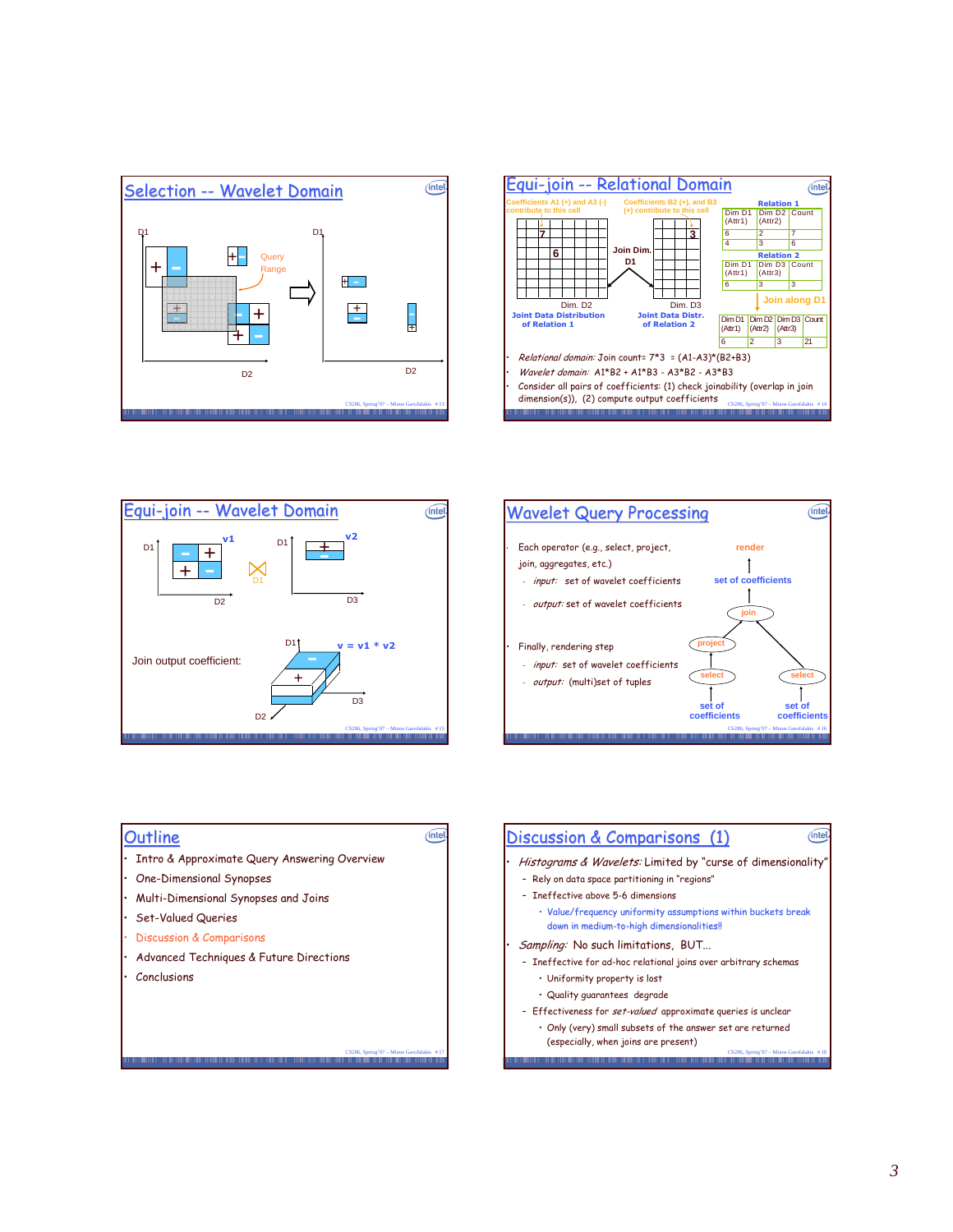## <u>Discussion & Comparisons (2)</u>

• *Histograms & Wavelets: C*ompress data by accurately

- capturing rectangular "regions" in the data space - Advantage over sampling for typical, "range-based" relational DB queries
- BUT, unclear how to effectively handle unordered/non-numeric data sets (no such issues with sampling...)

• *Sampling:* Provides strong probabilistic quality guarantees (unbiased answers) for individual aggregate queries

- *Histograms & Wavelets:* Can guarantee a bound on the overall error (e.g., L2) for the approximation, BUT answers to individual queries can be heavily biased!!

No clear winner exists!! (Hybrids??)

CS286, Spring'07 – Minos Garofalakis # 19

## **Outline**

 $(intel)$ 

 $(intel)$ 

- Intro & Approximate Query Answering Overview
- $\cdot$  One-Dimensional Synopses
- $\cdot$  Multi-Dimensional Synopses and Joins
- Set-Valued Queries
- Discussion & Comparisons
- Advanced Techniques & Future Directions
	- Dependency-based Synopses
	- Streaming Data
- XML Synopses
- Conclusions

<u> Dependency-based Histogran</u>  $(intel)$ Synopses [DGR01] Multi-dimensional histograms<br>on joint data distribution Attribute Value e **Independence** \* expensive<br>\* ineffective in high dimensions, \* simplistic \* inaccurate **Fully independent Fully correlated<br>attributes** attributes  $\cdot$  Extremes in terms of the underlying correlations!! · Dependency-Based Histograms: explore space between extremes by explicitly identifying data correlations/independences - Build a *statistical interaction model* on data attributes -  $\,$  Based on the model, build a collection of low-dimensional histograms - Use this histogram collection to provide approximate answers  $\cdot$  General methodology, also applicable to other synopsis techniques (e.g., wavelets) CS286, Spring'07 – Minos Garofalakis # 21



CS286, Spring'07 - Minos Garofalakis # 20

 $(intel)$ 

 $(inte)$ 

# <u>Workload-tuned Biased Sampling --</u><br><u>Congressional Samples [AGP00]</u>

- $\cdot$  Decision support queries routinely segment data into groups  $\&$  then aggregate the information within each group
	- Each table has a set of "grouping columns": queries can group by any subset of these columns
- $\cdot$  Goal: Maximize the accuracy for all groups (large or small) in each Group-by query
	- $\,$  E.g., census DB with state (s), gender(g), and income (i)
	- Q: Avg(i) group-by s : seek good accuracy for all 50 states
	- Q: Avg(i) group-by s,g : seek good accuracy for all 100 groups

#### $\cdot$  Technique: Congressional Samples

- House: Uniform sample: good for when no group-by
- Senate: Same size sample per group when use all grouping columns: good for queries with all columns
- Congress: Combines House & Senate, but considers all subsets of<br>grouping columns, and then scales down <sub>cs286, Spring'07-Minos Garofalakis #23</sub>

#### <u>Workload-tuned Biased Sampling --</u> **ICICLES [GLROO]**

- Biased sampling scheme that *dynamically adapts* to query workload
- Exploit data locality -- more focus (i.e., #sample points) in frequently-queried regions
- Let  $\,$  Q = {q1, q2,  $\,$  . . .} be a query workload,  $\,$  R(qi) = subset of R used in answering query qi
- L(R, Q) = Extension of R wrt Q = R ∪<sub>qi∈</sub>Q(qi) (multiset of tuples)

#### *Icicle:* Uniform random sample of L(R,Q)

- $\;$  Incrementally maintained and adapt ("self-tune") to workload through *Reservoir Sampling* technique [Vit85]
- Unbiased Icicle estimators: New formulas to account for duplicates and bias in sample selection
- CS286, Spring'07 Minos Garofalakis # 244 Animas # 244 Animas # 244 Animas # 244 Animas # 244 Animas # 244 Animas # 244 Animas # 244 Animas # 244 Animas # 244 Animas # 244 Animas # 244 Animas # 244 Animas # 244 Animas # 2 • Provably better (smaller variance) than uniform for "focused" queries (that follow the workload model)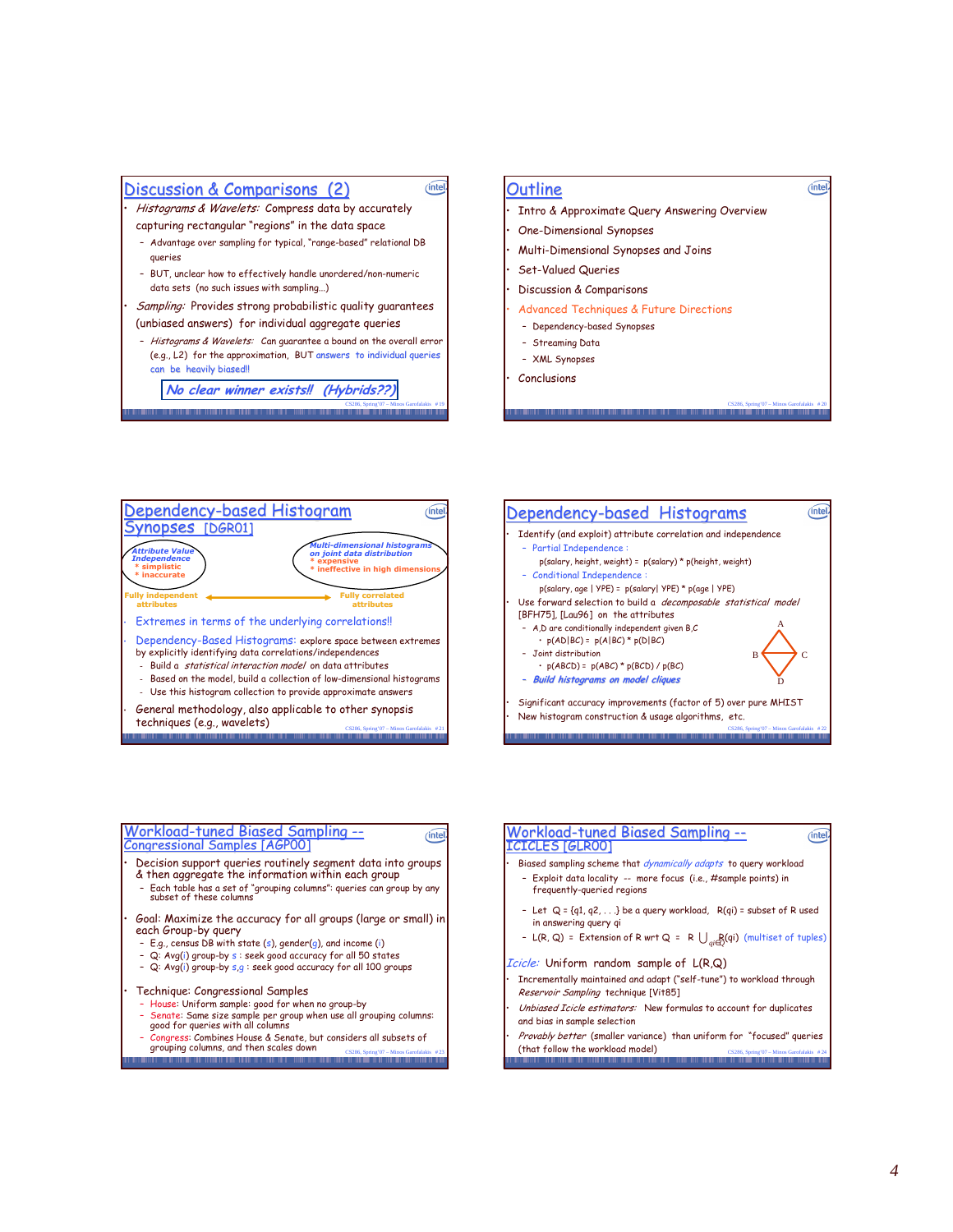



## <u> Data Streams</u>

 $\cdot$   $\,$  Data is continually arriving.  $\,$  Collect & maintain synopses on the data. Goal: Highly-accurate approximate answers

- State-of-the-art: Good techniques for narrow classes of queries
- E.g., Any one-pass algorithm for collecting & maintaining a synopsis can be used effectively for data streams

-  $\,$  Alternative scenario: A collection of data sets. Compute a compact sketch of each data set & then answer queries (approximately) comparing the data sets

– E.g., detecting near-duplicates in a collection of web pages: Altavista

CS286, Spring'07 – Minos Garofalakis # 27

(intel)

– E.g., estimating join sizes among a collection of tables [AGM99]

## <u>Looking Forward...</u>

 $\cdot$   $\,$  Optimizing queries for approximation

- e.g., minimize length of confidence interval at the plan root
- $\cdot$  Exploiting mining-based techniques (e.g., decision trees) for data reduction and approximate query processing - see, e.g., [BGR01], [GTK01], [JMN99]
- $\:$  Dynamic maintenance of complex (e.g., dependency-based [DGR01] or mining-based [BGR01]) synopses
- $\cdot$  Synopses and approximate query processing for richer data models and data streams

CS286, Spring'07 – Minos Garofalakis # 28

 $(intel)$ 

- e.g., XPath/XQuery over XML databases . . . . . . . . .



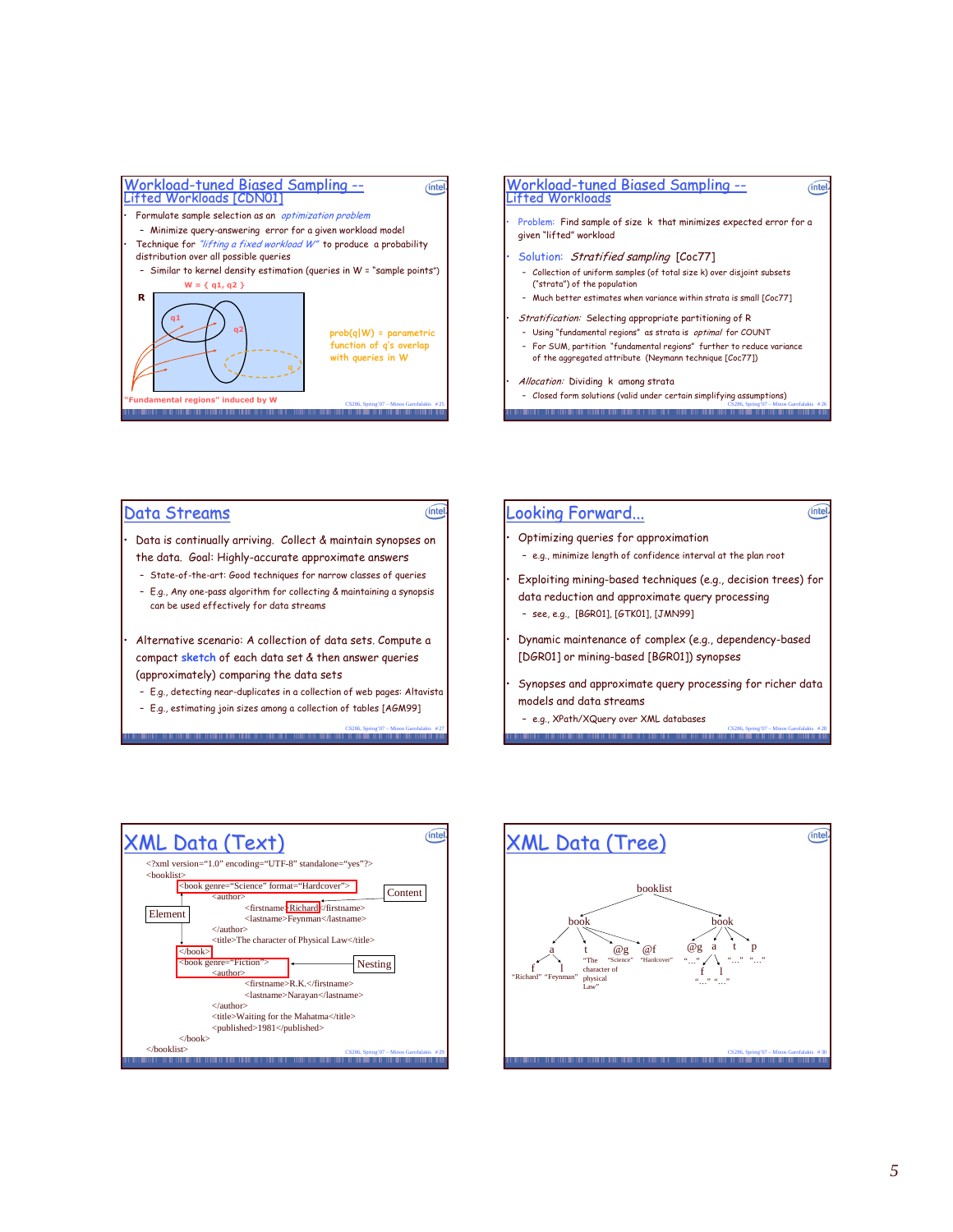